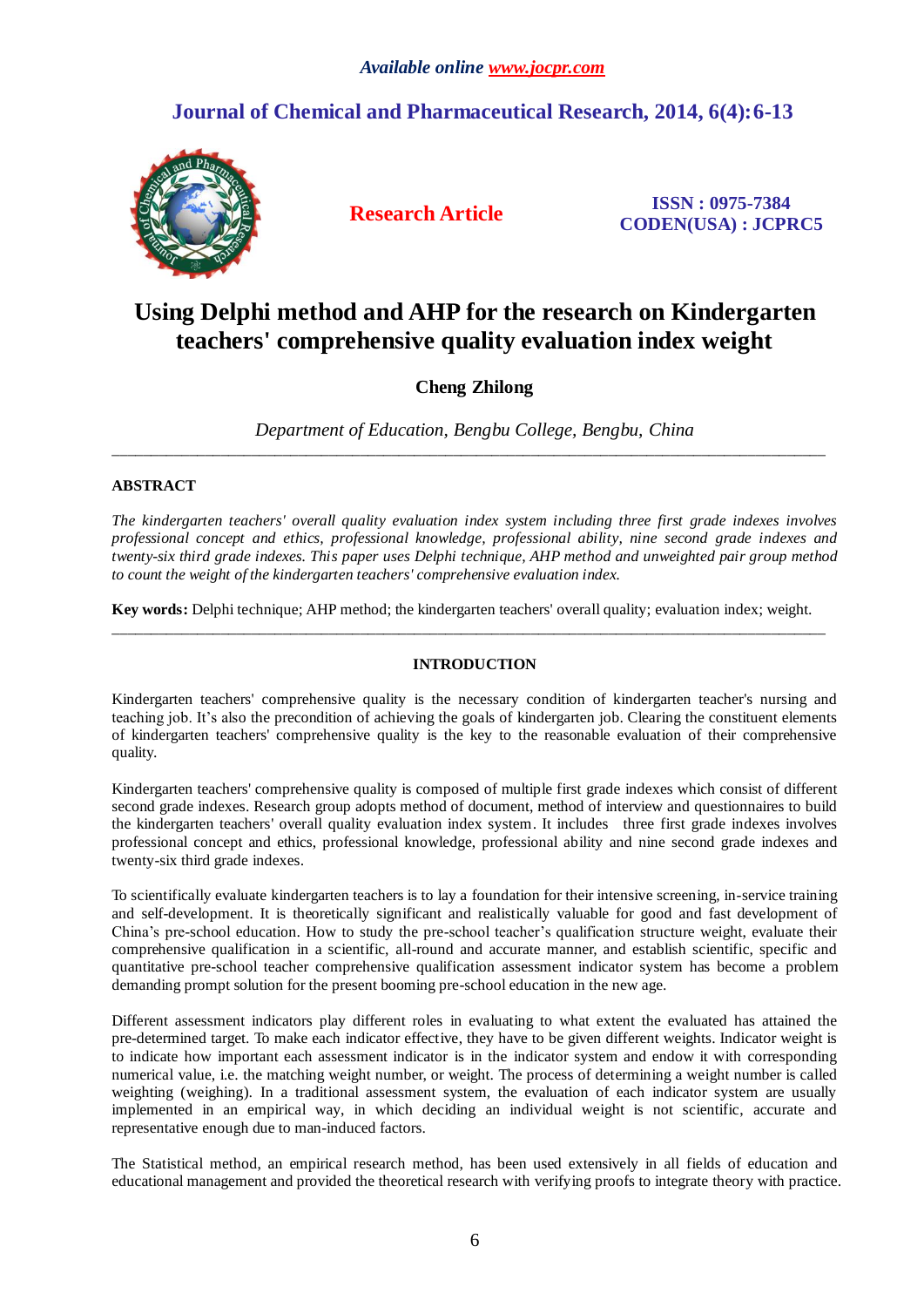As the scientific research of pre-school education improves, the educational statistics has become increasingly critical in pre-school educational management. At present, one single method is mostly used in weighing pre-school teacher qualification assessment indicators, such as the empirical way, charrette, statistical analysis, Delphi method and analytical hierarchy process (AHP). Using single methods is less systemic to structurally study the pre-school teacher qualification in rural areas, and more inadequate compared with comprehensively researching country pre-school teacher qualification structure and its weight. The present, with an attempt to comprehensively use Delphi method, in combination with AHP and weighted arithmetic mean method, is to determine the weight of pre-school teacher comprehensive qualification assessment indicator, and make the weight of the country pre-school teacher qualification structure more all-round, scientific and intensive.

*\_\_\_\_\_\_\_\_\_\_\_\_\_\_\_\_\_\_\_\_\_\_\_\_\_\_\_\_\_\_\_\_\_\_\_\_\_\_\_\_\_\_\_\_\_\_\_\_\_\_\_\_\_\_\_\_\_\_\_\_\_\_\_\_\_\_\_\_\_\_\_\_\_\_\_\_\_*

#### **1. THE IMPLEMENTATION OF DELPHI METHOD TO DISTRIBUTE WEIGHT NUMBERS TO THE KINDERGARDEN TEACHER COMPREHENSIVE QUALIFICATION ASSESSMENT INDICATOR 1.1. DELPHI METHOD**

In Greek mythology, Apollo could foresee the future, after which Delphi was named and the predictive method was called "Delphi Method". In 1946, Rand Corporation first used this method to make predictions. Improved by Rand, Delphi method, also known as expertise counsel method, was soon put into use extensively.

The advantages of Delphi Method lie in its convenience, feasibility, certain scientificity and certain practicality. The experts can be invited to prediction and their expertise can be fully utilized. Because of anonymity and the back-to-back method, there will be no yes-men for fear of authority, no wrong heads, and no non-disputants unwilling to clash with others' opinions for the sake of social relationships so that each expert can be independent and free to make his own judgment. Meanwhile, various opinions can be converged in a short time, which can be also easily accepted by the participants, because the opinions, like a consensus of opinion, are objective to some degree.

#### **1.2. IMPLANTATION PROCEDURES OF DELPHI METHOD**

(1) Forming a Technical Panel

According to the necessary knowledge scale, the technical panel should be composed of by 18 experts, covering scholars, pre-school leaders and some accomplished teachers, all of whom must be properly representative and authoritative. The survey is greatly supported by the participants, and the prediction is carefully carried out by the experts each time to ensure its effectiveness.

(2) Designing the Indicator Weight for Pre-School Comprehensive Qualification Indicator

System (See Tables 1, 2, 3, and 4) and the Instruction Set up the questions to be predicted and corresponding requirements to the experts together with relevant background materials and enquire them about anything else needed as well. The first batch of questionnaire to be hander out to the experts is open-ended without any framework or outline, just putting forward questions to be predicted, according to which, the experts will determine how important every indicator is and finish the questionnaire.

#### **2. USING THE ANALYTIC HIERARCHY PROCESS (AHP) FOR KINDERGARTEN TEACHERS' COMPREHENSIVE QUALITY EVALUATION INDEX WEIGHT DISTRIBUTION 2.1. ANALYTIC HIERARCHY PROCESS**

The operational researcher T.L.Saaty introduces Analytic Hierarchy Process to the field of education evaluation, in order to solve the problem of the weight's determination. The AHP is a multi-objective, more standard system analysis method. It is a flexible and practical method of multi-criteria decision making that use quantitative analysis to analyze quantitative problem. The AHP is mainly through two-two dual comparison to layer the evaluation index, arrange the order of every index according to the priority of importance degree, and then calculate judgment matrix of eigenvectors corresponding to maximum eigenvalue, so as to determine the weight of each index.

#### **2.2. SPECIFIC STEPS**

(1) Drawing up the weight questionnaire (see Table 1), send experts to answer.

The questionnaire detailed describes of each investigation index's meaning and comparative law. Please experts based on the column index, to compare it with the index, if the column index importance more than or equal to the line index importance, then tick "√" in the corresponding Spaces, otherwise blank, the same indicators can not compare.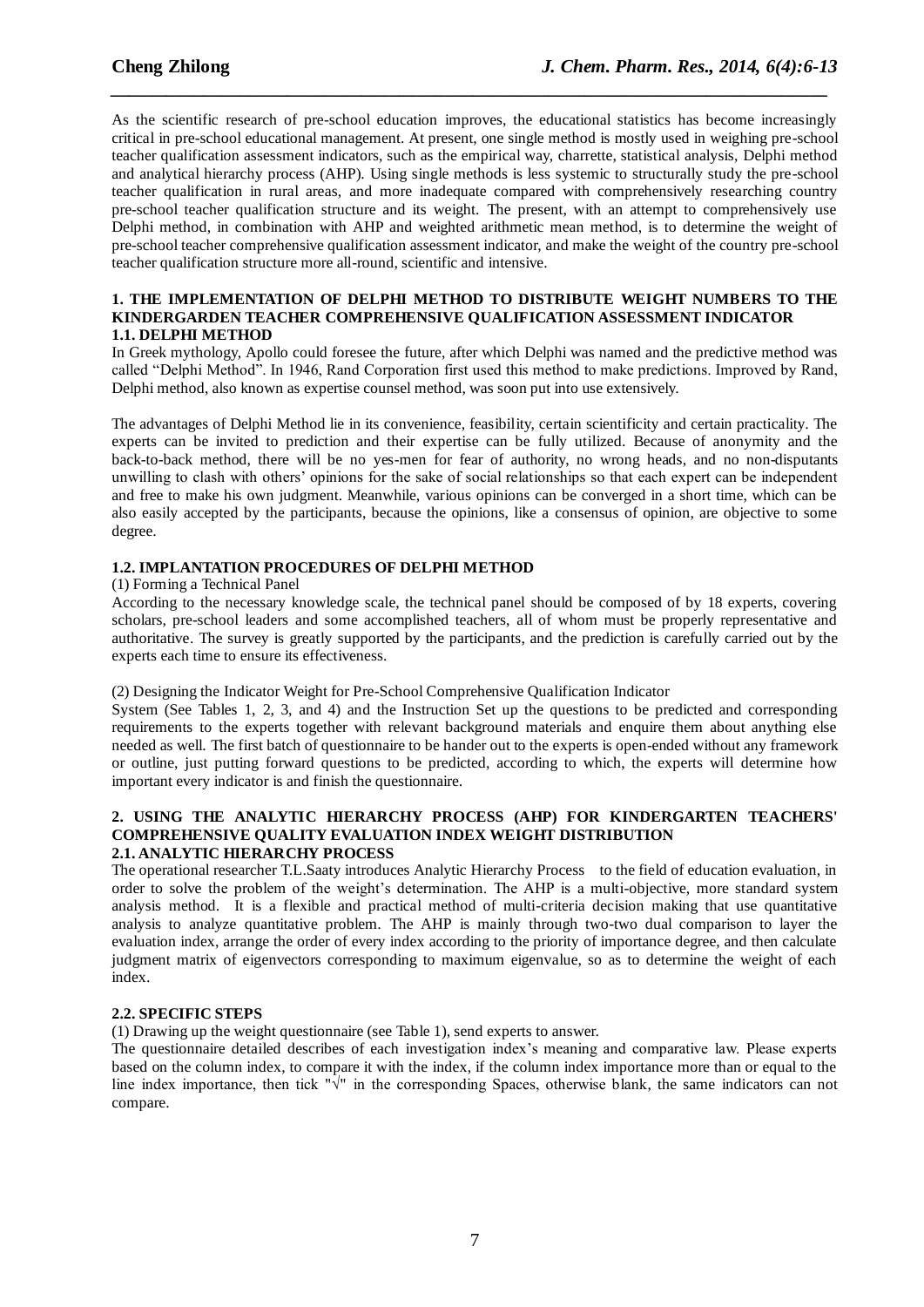# *\_\_\_\_\_\_\_\_\_\_\_\_\_\_\_\_\_\_\_\_\_\_\_\_\_\_\_\_\_\_\_\_\_\_\_\_\_\_\_\_\_\_\_\_\_\_\_\_\_\_\_\_\_\_\_\_\_\_\_\_\_\_\_\_\_\_\_\_\_\_\_\_\_\_\_\_\_* **Table1 The weight questionnaire**

|        | Index1 | Index2 | Index3 | Index4 |
|--------|--------|--------|--------|--------|
| Index1 |        |        |        |        |
| Index2 |        |        |        |        |
| Index3 |        |        |        |        |
| Index4 |        |        |        |        |

(2) Recycling questionnaire, building matrix  $A_1$ .

(3) The normalization of the number from the results of the comparison between index and the index obtained matrix  $A_2$ , The columns are normalized, matrix  $A_3$ , The value addition, matrices  $B$ ; Normalization processing, weighting matrix *C* .

#### **2.3. RESEARCH DESIGN**

#### (1) Survey elements

The questionnaire of kindergarten teachers' comprehensive quality index system include three first-level indicators, such as the teachers' professional philosophy and ethics, professional knowledge, and the professional ability. Professional philosophy and ethics including professional understanding and knowledge, attitudes and behavior of young children, personal accomplishment and behavior three secondary indexes. Professional knowledge include two two-level index, such as general knowledge, knowledge of child development and care knowledge. Professional capabilities include four two-level index, such as basic teaching ability, observation and understanding abilities of young children, the design and implementation of education activities, and reflection and development.

#### (2) Investigation object

From two cities of Huaibei and Bengbu, we randomly selected 26 directors conducted a questionnaire survey. Finally, we recovered 24 valid questionnaires, 2 invalid questionnaires. Recovery rate 100%, the rate of valid questionnaire is 92.3%.

#### **2.4. THE DATE PROCESSING**

(1) Research on Kindergarten teachers comprehensive quality grade *A* index system weight

(1-a) The following survey results are kindergarten teachers comprehensive quality grade *A* index system weight:

| Evaluation index                | Professional concept and ethics | Professional knowledge | Professional ability |
|---------------------------------|---------------------------------|------------------------|----------------------|
| Professional concept and ethics |                                 |                        |                      |
| Professional knowledge          |                                 |                        |                      |
| Professional ability            |                                 |                        |                      |

(1-b) Recovery and statistical investigation, one can construct the matrix  $A_1$ .

|                | 24 | 18 | 17 |  |
|----------------|----|----|----|--|
| $A_{1}$<br>$=$ | 6  | 24 | 16 |  |
|                |    |    | 24 |  |

(1-c) The result of index compared with index obtain normalized prossing matrix  $A_2$ 

|                |                    | 0.75 | $0.71$ ] |  |
|----------------|--------------------|------|----------|--|
| $A_2 =   0.25$ |                    |      | 0.67     |  |
|                | $\vert 0.27 \vert$ | 0.54 |          |  |

(1-d) Each column normalized processing, Get the matrix  $A_3$ .

$$
A_3 = \begin{bmatrix} 0.66 & 0.33 & 0.30 \\ 0.16 & 0.44 & 0.28 \\ 0.18 & 0.24 & 0.42 \end{bmatrix}
$$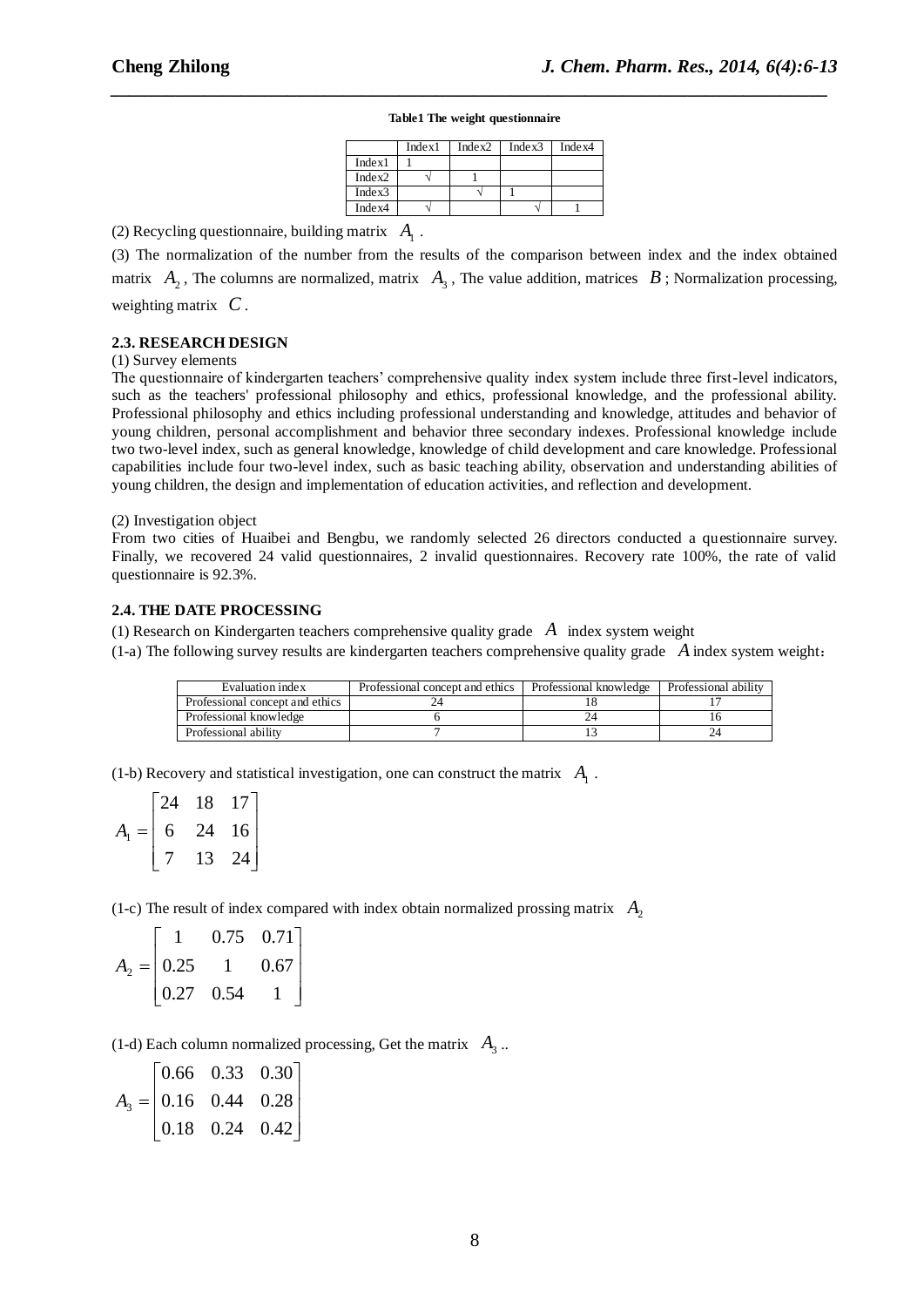(1-e) Each numerical addition, Get the matrix  $\mathbf{B}$ .

$$
B = \begin{bmatrix} 1.29 \\ 0.88 \\ 0.84 \end{bmatrix}
$$

(1-f) Normalized processing , Get the weighting matrix *C* .

$$
C = \begin{bmatrix} 0.43 \\ 0.29 \\ 0.28 \end{bmatrix}
$$

Thus, kindergarten teachers' comprehensive quality grade A index system of teachers' professional concept and ethics, professional knowledge, professional ability of the weight is 0.43, 0.29, 0.28, respectively.

*\_\_\_\_\_\_\_\_\_\_\_\_\_\_\_\_\_\_\_\_\_\_\_\_\_\_\_\_\_\_\_\_\_\_\_\_\_\_\_\_\_\_\_\_\_\_\_\_\_\_\_\_\_\_\_\_\_\_\_\_\_\_\_\_\_\_\_\_\_\_\_\_\_\_\_\_\_*

(2) Research on the kindergarten teachers professional concept and ethics weights

(2-a) The following survey results are kindergarten teachers professional concept and ethics

| Evaluation index                         | Understand and<br>knowledge of profession | Attitude and behaviour to<br>children | Personal accomplishment and<br>behaviour |
|------------------------------------------|-------------------------------------------|---------------------------------------|------------------------------------------|
| Understand and knowledge of profession   |                                           |                                       |                                          |
| Attitude and behaviour to children       |                                           |                                       |                                          |
| Personal accomplishment and<br>behaviour |                                           |                                       |                                          |

(2-b) Recovery and statistical investigation, one can construct the matrix  $A_1$ .

$$
A_1 = \begin{bmatrix} 24 & 5 & 17 \\ 20 & 24 & 12 \\ 12 & 13 & 24 \end{bmatrix}
$$

(2-c) The result of index compared with index obtain normalized prossing matrix  $A_2$ 

|                    | 0.21           | $0.71$ ] |  |
|--------------------|----------------|----------|--|
| $\vert 0.83 \vert$ | $\overline{1}$ | 0.50     |  |
| $A_2 = 0.50$ 0.54  |                |          |  |

(2-d) Each column normalized processing, Get the matrix  $A_3$ .

$$
A_3 = \begin{bmatrix} 0.43 & 0.12 & 0.32 \\ 0.36 & 0.57 & 0.23 \\ 0.21 & 0.31 & 0.45 \end{bmatrix}
$$

(2-e) Each numerical addition, Get the matrix  $\mathbf{B}$ .

 $B = \lfloor 0.97 \rfloor$  $\overline{\phantom{a}}$  $|1.16|$  $\lfloor 0.97 \rfloor$  $\lceil 0.87 \rceil$  $\mathsf{L}$  $\lfloor 0.97$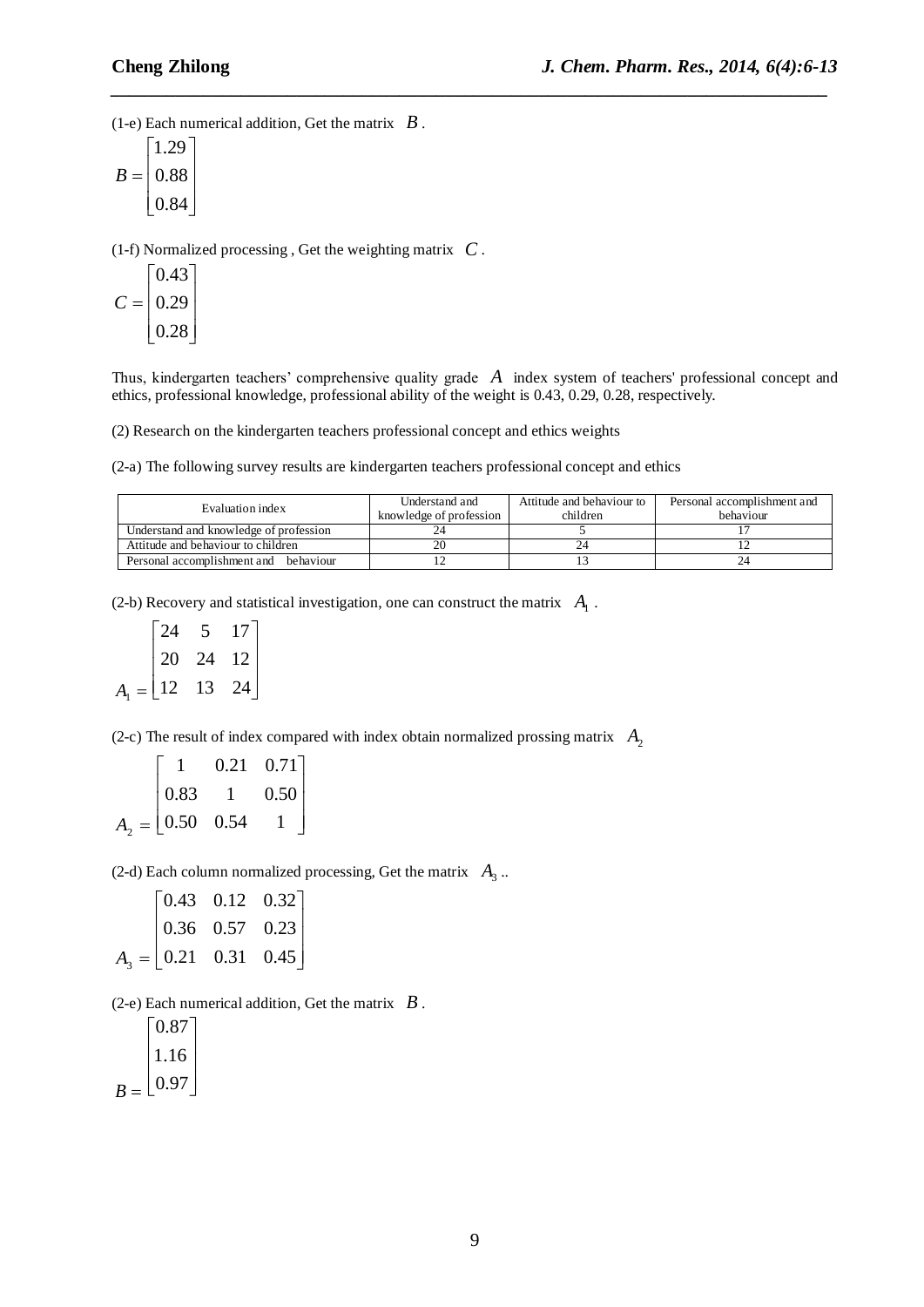(2-f) Normalized processing , Get the weighting matrix *C* .

| 0.29 |
|------|
| 0.39 |
| 0.32 |

Thus, kindergarten teachers professional concept and the ethics index system of the understanding and knowing of the teacher professional, the attitude and behavior to child, the personal accomplishment and behavior of weight is 0.29 0.39 0.32, respectively.

*\_\_\_\_\_\_\_\_\_\_\_\_\_\_\_\_\_\_\_\_\_\_\_\_\_\_\_\_\_\_\_\_\_\_\_\_\_\_\_\_\_\_\_\_\_\_\_\_\_\_\_\_\_\_\_\_\_\_\_\_\_\_\_\_\_\_\_\_\_\_\_\_\_\_\_\_\_*

(3) Research on the kindergarten teachers professional knowledge

(3-a) The survey results of researching on the kindergarten teachers professional knowledge

| Evaluation index                               | General knowledge | Early childhood development and wang knowledge |
|------------------------------------------------|-------------------|------------------------------------------------|
| General knowledge                              |                   |                                                |
| Early childhood development and wang knowledge |                   |                                                |

(3-b) Recovery and statistical investigation, one can construct the matrix  $A_1$ .

$$
A_1 = \begin{bmatrix} 24 & 6 \\ 18 & 24 \end{bmatrix}
$$

(3-c) The result of index compared with index obtain normalized prossing matrix  $A_2$ 

 $A_2 = \begin{vmatrix} 1 & 0.22 \\ 0.75 & 1 \end{vmatrix}$  $\overline{\phantom{a}}$  $\overline{\phantom{a}}$  $\mathsf{L}$ L  $\mathsf{L}$ 0.75 1 1 0.25

(3-d) Each column normalized processing, get the matrix  $A_3$ .

$$
A_3 = \begin{bmatrix} 0.57 & 0.20 \\ 0.43 & 0.80 \end{bmatrix}
$$

(3-e) Each numerical addition, get the matrix  $\mathbf{B}$ .

$$
B = \begin{bmatrix} 0.77 \\ 1.23 \end{bmatrix}
$$

(3-f) Normalized processing , get the weighting matrix *C* .

$$
C = \begin{bmatrix} 0.39 \\ 0.61 \end{bmatrix}
$$

Thus, Kindergarten teachers professional knowledge index system of teachers general knowledge, Early childhood development, protection and education knowledge of weight is 0.39 0.61 respectively.

(4) Research on the weight of kindergarten teachers professional ability

(4-a) The following survey results are kindergarten teachers professional ability

|              | Evaluation index                                          | Basic<br>teaching<br>ability | To observe and<br>understand young<br>children's ability | The design of education<br>activities and conduct<br>ability | Reflection and<br>development |
|--------------|-----------------------------------------------------------|------------------------------|----------------------------------------------------------|--------------------------------------------------------------|-------------------------------|
| Professional | Basic teaching ability                                    | 24                           |                                                          | 10                                                           |                               |
| ability      | To observe and understand<br>young children's ability     | 17                           |                                                          |                                                              |                               |
|              | The design of education<br>activities and conduct ability |                              | 18                                                       | 24                                                           |                               |
|              | Reflection and development                                | 14                           |                                                          | 16                                                           | 24                            |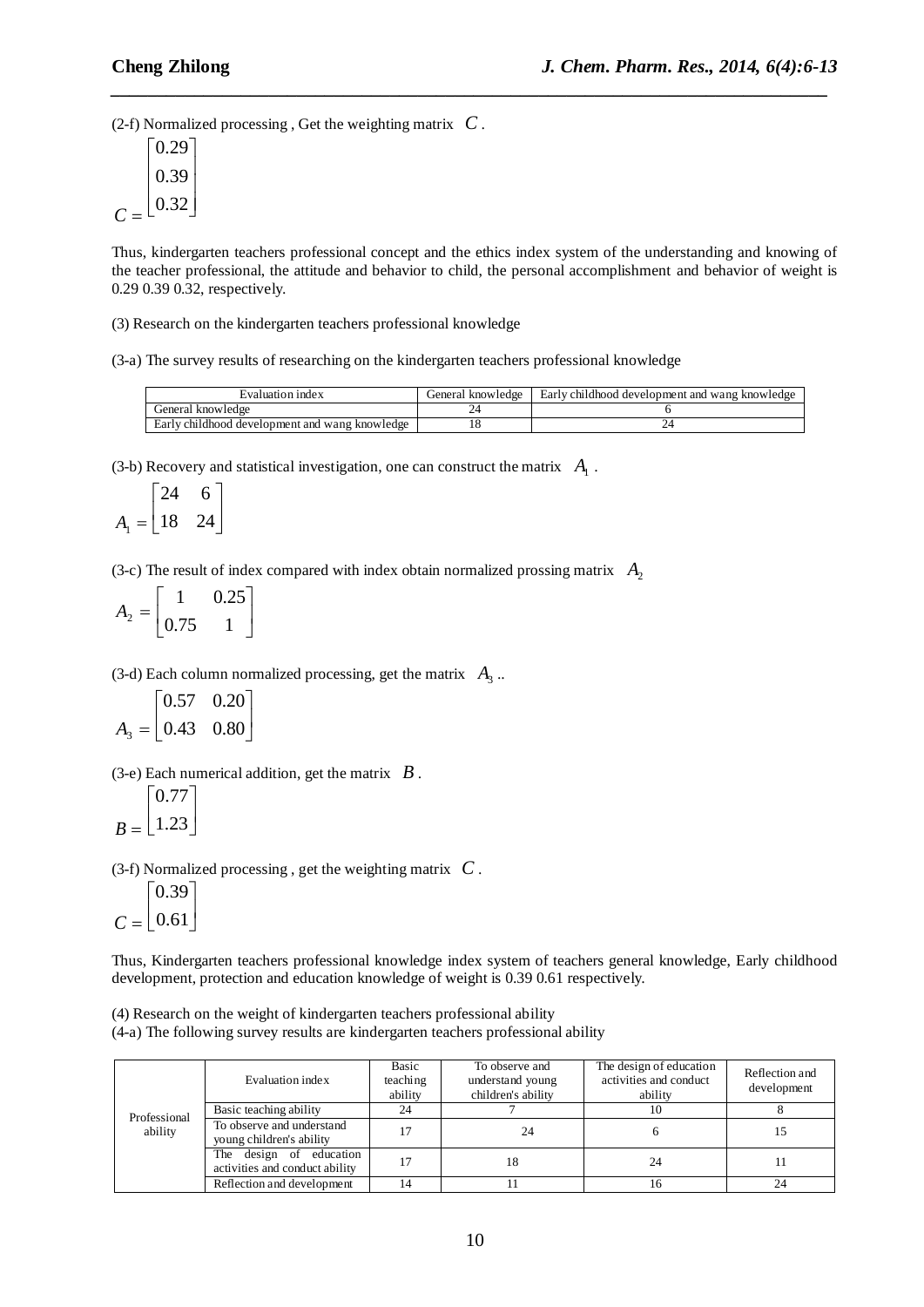(4-b) Recovery and statistical investigation, one can construct the matrix  $A_1$ .

*\_\_\_\_\_\_\_\_\_\_\_\_\_\_\_\_\_\_\_\_\_\_\_\_\_\_\_\_\_\_\_\_\_\_\_\_\_\_\_\_\_\_\_\_\_\_\_\_\_\_\_\_\_\_\_\_\_\_\_\_\_\_\_\_\_\_\_\_\_\_\_\_\_\_\_\_\_*

|                                                         |            | $\begin{bmatrix} 24 & 7 & 10 \end{bmatrix}$                           | 8 <sup>7</sup> |  |
|---------------------------------------------------------|------------|-----------------------------------------------------------------------|----------------|--|
|                                                         |            | $\begin{vmatrix} 17 & 24 & 6 & 15 \\ 17 & 18 & 24 & 11 \end{vmatrix}$ |                |  |
|                                                         | $\vert$ 17 |                                                                       |                |  |
| $A_1 = \begin{bmatrix} 14 & 11 & 16 & 24 \end{bmatrix}$ |            |                                                                       |                |  |

(4-c) The result of index compared with index obtain normalized prossing matrix  $A_2$ 

|  | $1 \quad 0.27 \quad 0.42 \quad 0.33$                                                                             |  |
|--|------------------------------------------------------------------------------------------------------------------|--|
|  | $A_2 = \begin{bmatrix} 0.71 & 1 & 0.25 & 0.63 \\ 0.71 & 0.75 & 1 & 0.46 \\ 0.58 & 0.46 & 0.67 & 1 \end{bmatrix}$ |  |
|  |                                                                                                                  |  |
|  |                                                                                                                  |  |

(4-d) Each column normalized processing, get the matrix  $A_3$ .

|  | $A_3 = \begin{bmatrix} 0.33 & 0.11 & 0.18 & 0.14 \\ 0.24 & 0.40 & 0.11 & 0.26 \\ 0.24 & 0.30 & 0.43 & 0.19 \\ 0.19 & 0.19 & 0.29 & 0.41 \end{bmatrix}$ |  |
|--|--------------------------------------------------------------------------------------------------------------------------------------------------------|--|
|  |                                                                                                                                                        |  |

 $(4-e)$  Each numerical addition, get the matrix  $\boldsymbol{B}$ .

|   | 0.76 |  |
|---|------|--|
|   | 1.01 |  |
|   | 1.16 |  |
| к | 1.08 |  |

(4-f) Normalized processing , Get the weighting matrix *C* .

|   | 0.19 |
|---|------|
|   | 0.25 |
|   | 0.29 |
| C | 0.27 |

Thus, Kindergarten teachers professional ability index system of teachers basic teaching ability ,to observe and understand young children's ability the design of education activities and conduct ability, reflection and development ability of weight is 0.19, 0.25, 0.29, 0.27 respectively.

#### **3. USING AVERAGE WEIGHTING FOR THE COMPREHENSIVE QUALITY OF KINDERGARTEN TEACHERS EVALUATION INDEX WEIGHT DISTRIBUTION**

After using the experts consultation method and the analytic hierarchy process, the method of using weighted average have a final weight of kindergarten teachers' complex qualities evaluation index. Average is a quotient that the observation times are divisible by the sum total of observed value. The formula is as follows:

On the assumption that  $x_1, x_2, \dots, x_n$  as the observed value and X as the observation times, so,<br> $\overline{X} = \frac{\chi_1 + \chi_2 + \chi_3 + \dots + \chi_n}{\chi_n}$ 

$$
\overline{X} = \frac{X_1 + X_2 + X_3 + \dots + X_n}{N}
$$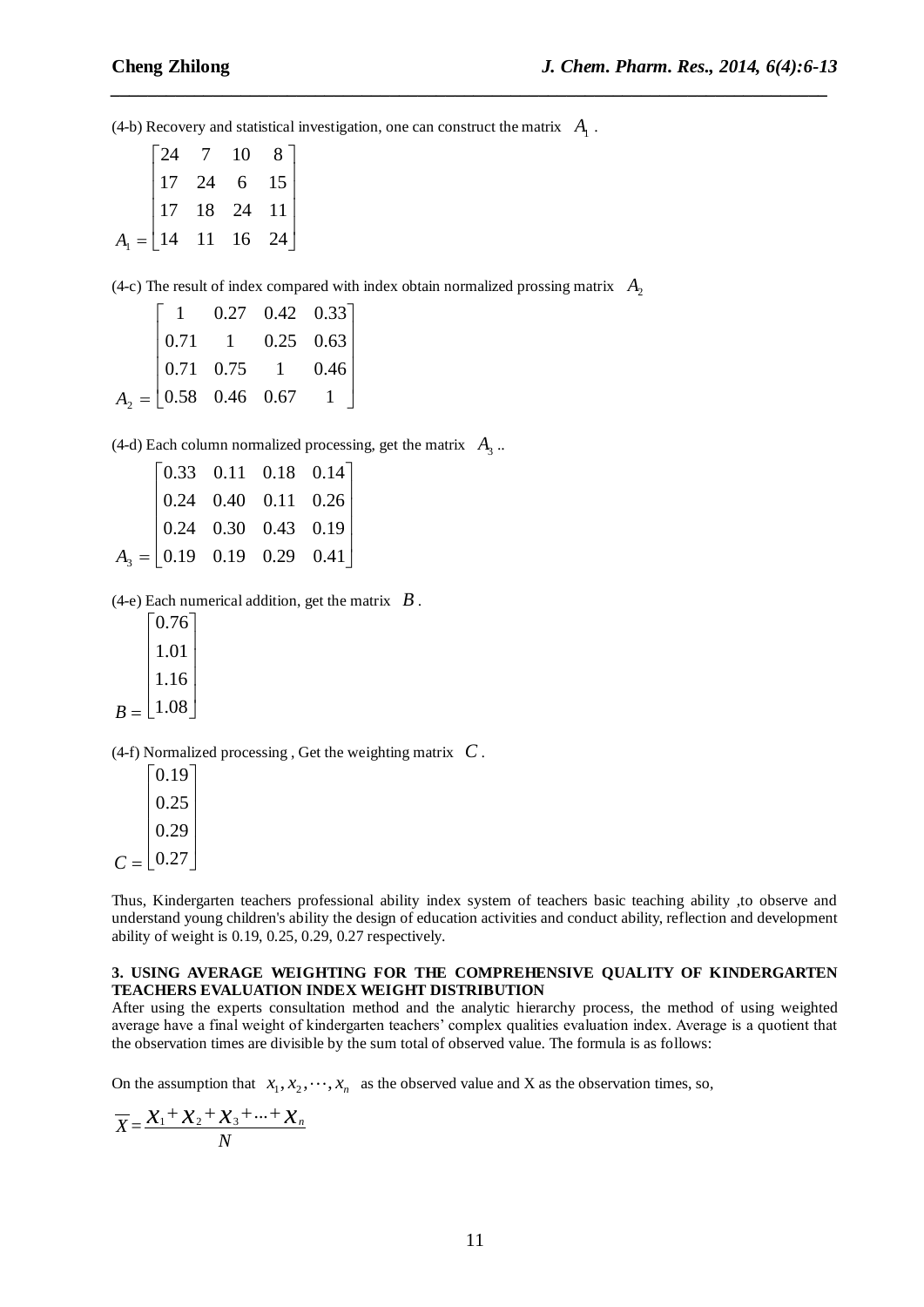3.1. Research on the weight of kindergarten teachers' A index system of comprehensive qualities<br>  $\overline{V} = \frac{0.43 + 0.37}{0.40} = 0.40$ 

*\_\_\_\_\_\_\_\_\_\_\_\_\_\_\_\_\_\_\_\_\_\_\_\_\_\_\_\_\_\_\_\_\_\_\_\_\_\_\_\_\_\_\_\_\_\_\_\_\_\_\_\_\_\_\_\_\_\_\_\_\_\_\_\_\_\_\_\_\_\_\_\_\_\_\_\_\_*

$$
\overline{X}_{\text{Professional concept and ethics}} = \frac{0.43 + 0.37}{2} = 0.40
$$
\n
$$
\overline{X}_{\text{Professional knowledge}} = \frac{0.29 + 0.30}{2} = 0.30
$$
\n
$$
\overline{X}_{\text{Professional ability}} = \frac{0.28 + 0.33}{2} = 0.30
$$

3.2. Research on the weight of kindergarten teachers' Professional concept and ethics <br>  $\overline{V} = \frac{0.29 + 0.30}{0.30} = 0.30$ 

$$
\overline{X}_{\text{Understanding and knowledge of profession}} = \frac{0.29 + 0.30}{2} = 0.30
$$

$$
\overline{X}_{\text{Attitude and behaviour to children}} = \frac{0.39 + 0.40}{2} = 0.40
$$

$$
\overline{X}_{\text{Personal acorphisment and behavior}} = \frac{0.32 + 0.30}{2} = 0.30
$$

3.3 Research on the weight of kindergarten teachers' professional knowledge

5.3 Research on the weight of Rindergarten teachers professor  
\n
$$
\overline{X}_{\text{General knowledge}} = \frac{0.39 + 0.44}{2} = 0.42
$$
\n
$$
\overline{X}_{\text{Early childhood development and wang knowledge}} = \frac{0.61 + 0.56}{2} = 0.58
$$

3.4 Research on the weight of kindergarten teachers' professional ability<br>  $\overline{V} = \frac{0.19 + 0.23}{0.21}$ 

$$
\overline{X}_{\text{Basic teaching ability}} = \frac{0.19 + 0.23}{2} = 0.21
$$
\n
$$
\overline{X}_{\text{To observe and understand}} = \frac{0.25 + 0.27}{2} = 0.26
$$
\n
$$
\overline{X}_{\text{The design of education activities}} = \frac{0.29 + 0.30}{2} = 0.30
$$
\n
$$
\overline{X}_{\text{Reflection and development}} = \frac{0.27 + 0.20}{2} = 0.23
$$

#### **CONCLUSION**

Researches show that in the kindergarten teachers' evaluation indexes system of complex qualities, the weight of Professional concept and ethics、professional knowledge and profession ability are not uniform size. The weight of Professional concept and ethics is 0.40, which have a large proportion in the first grade assessment indicator, it is show clearly that the kindergarten teachers' Professional concept and ethics should have a improvement. Secondly, the weight of kindergarten teachers' professional knowledge is 0.30, and professional ability is 0.3, which are also important that evaluate the kindergarten teachers' complex equalities.

In kindergarten teachers' comprehensive quality evaluation index system, the weight of each secondary index also have bigger difference. In the evaluation index system of Professional concept and ethics, kindergarten teachers' professional understanding and knowledge of the weight of 0.30, for young children's attitude and behaviour of the weight is 0.40, the weight of individual accomplishment and behaviour for 0.30. This shows that early childhood teachers are very important to young children's attitude and behaviour.

In the evaluation index system of professional knowledge, the weight of general knowledge of kindergarten teachers is 0.42, the weight of early childhood development and wang knowledge of 0.58.

In the professional ability evaluation index system, the weight of basic teaching ability of kindergarten teachers is